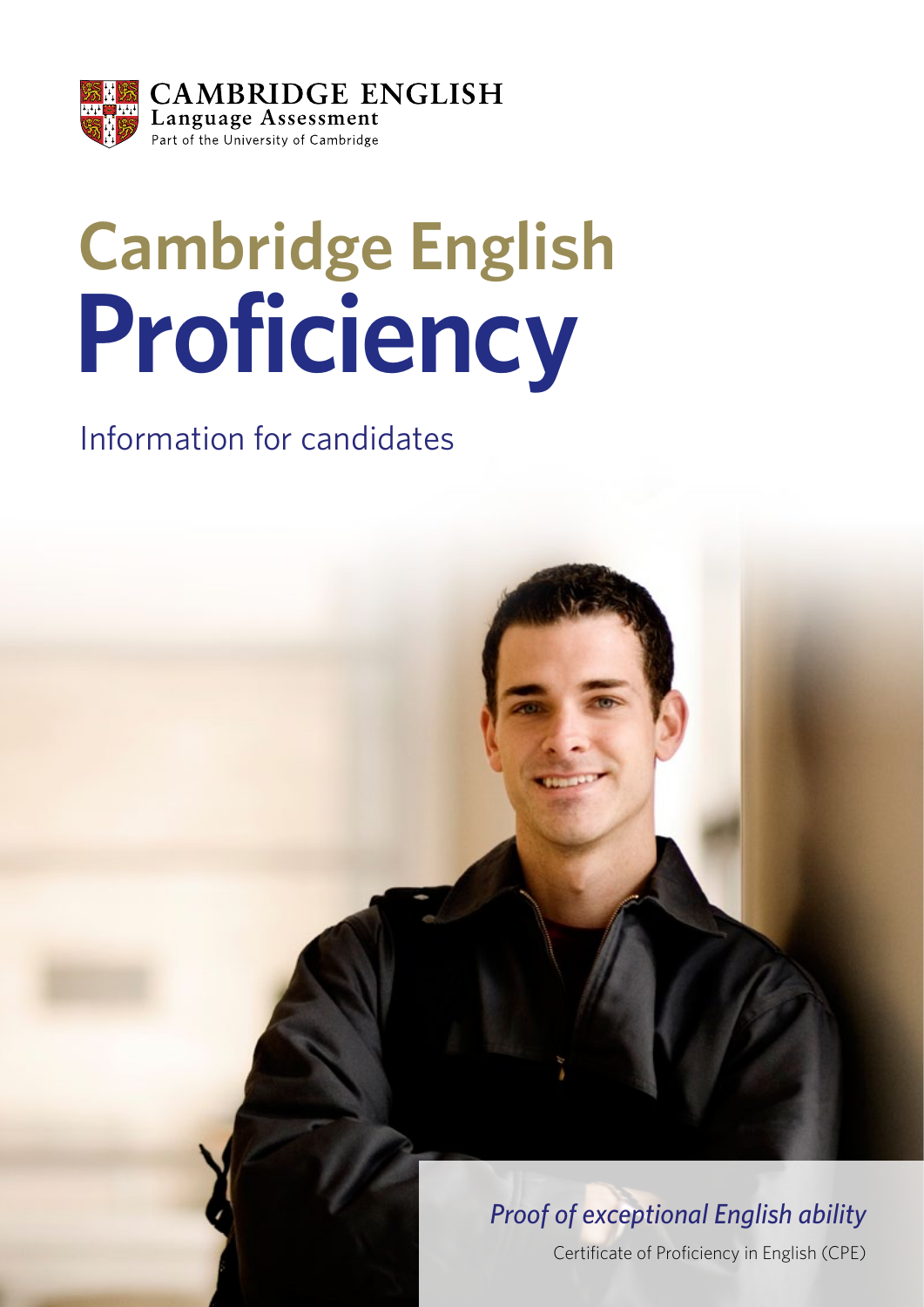



After the exam

Exam day

How to use this guide

You can print this document if you wish, but the best way to use *Information for candidates* is to read it on screen. Click the links in the document to access other useful online resources such as videos and practice tests, and to find the information you need.

# What does Cambridge English: Proficiency involve?

*Cambridge English: Proficiency* is the highest level exam offered by Cambridge English Language Assessment. It can be taken in both paper-based and computer-based formats. It is at Level C2 of the Common European Framework of Reference for Languages (CEFR), and is accepted by universities and employers worldwide as an indication that you have achieved an extremely high level of skill in the English language. Cambridge English Language Assessment carries out extensive research, to make sure that you get the fairest, most accurate result, and that the exam is relevant to the range of uses for which you need English.

From 2013 (the 100th anniversary of the first Proficiency exam), the exam has been revised. See below for a summary of what's in the exam.

| Paper details                                                                                                                                                        | What's in the paper?                                                                                                                                                                                                                                                                                                                                                                                                                                                                                                                                        | <b>Skills assessed</b>                                                                                                                                                                                                                                                                                                                                                                                                                                                                               |
|----------------------------------------------------------------------------------------------------------------------------------------------------------------------|-------------------------------------------------------------------------------------------------------------------------------------------------------------------------------------------------------------------------------------------------------------------------------------------------------------------------------------------------------------------------------------------------------------------------------------------------------------------------------------------------------------------------------------------------------------|------------------------------------------------------------------------------------------------------------------------------------------------------------------------------------------------------------------------------------------------------------------------------------------------------------------------------------------------------------------------------------------------------------------------------------------------------------------------------------------------------|
| <b>Reading and</b><br><b>Use of English</b><br>1 hour 30 minutes<br>40% of total marks<br>Parts 1-4<br>Use of English<br>component<br>Parts 5-7<br>Reading component | First there are three short Use of English<br>texts, each with a different task, such as<br>supplying a missing word or forming a<br>new word.<br>Part 4 is not text based and involves<br>rewriting a sentence another way.<br>Then there are three longer Reading texts:<br>multiple choice, gapped paragraphs and<br>multiple matching.<br>Texts are not for a specialised readership.<br>They are about interesting things in the<br>real world. Some are simply of general<br>interest; others will have an academic<br>slant or work-related flavour. | Parts 1-4 test your underlying<br>knowledge of vocabulary and grammar.<br>Part 1 is mainly lexical, Part 2 is mainly<br>grammatical, and Part 3 is all about<br>how affixes affect words. There are<br>lots of other sub-skills involved such as<br>your ability to paraphrase and work out<br>meaning from context.<br>The reading skills you will need include<br>very detailed reading, following an<br>argument, coherence and linking,<br>looking for specific information and<br>skim reading. |
| Writing<br>1 hour 30 minutes<br>20% of total marks                                                                                                                   | First a compulsory essay where you<br>summarise the main ideas from two short<br>texts. Then a choice from various tasks.<br>such as an article, letter, report or review -<br>including a choice on a set text.                                                                                                                                                                                                                                                                                                                                            | You're tested on how well you can put<br>together and develop ideas on a topic,<br>the impression you make on the reader,<br>your use of language, and how well you<br>achieve the purpose for writing.<br>See page 10 for more detail.                                                                                                                                                                                                                                                              |
| Listening<br>40 minutes<br>20% of total marks                                                                                                                        | There are four parts, covering short<br>extracts; a long speech or lecture where<br>you complete sentences; a long discussion<br>with multiple-choice questions; and two<br>simultaneous matching tasks.<br>You'll have to deal with the language<br>you might meet in a work situation, at<br>university or indeed on the street.                                                                                                                                                                                                                          | This tests your ability to listen<br>for a wide variety of real-life purposes.<br>Within that, you might be listening<br>for the gist of a whole extract, for<br>a particular detail or the speaker's<br>opinion.                                                                                                                                                                                                                                                                                    |
| <b>Speaking</b><br>16 minutes<br>Paired: two candidates<br>together<br>20% of total marks                                                                            | After brief introductory exchanges, you<br>work together with another candidate on a<br>picture-related task. Then you move on to<br>a long turn prompted by information on a<br>card, and finally a three-way discussion on<br>related themes in the real world.                                                                                                                                                                                                                                                                                           | You're tested on many things, including<br>your pronunciation, intonation, speed<br>of delivery as well as your ability to<br>organise your thoughts, negotiate and<br>sustain a discussion.<br>See page 10 for more detail.                                                                                                                                                                                                                                                                         |

- x [Download a complete sample paper](http://www.cambridgeenglish.org/Images/21957-cpe-sample-papers.zip) **here**.
- x [Try a computer-based practice test](http://www.cambridgeenglish.org/exams-and-qualifications/proficiency/how-to-prepare/) **here**.(Please note that this only works with the most recent version of Firefox.)
- x [Watch a video of a Speaking test](http://www.youtube.com/watch?v=Z-zh_rPNaqU) **here**.
- **→** [Read an examiner's comments on the candidates' performances](http://www.cambridgeenglish.org/images/cpe-examiner-comments.pdf) here. 2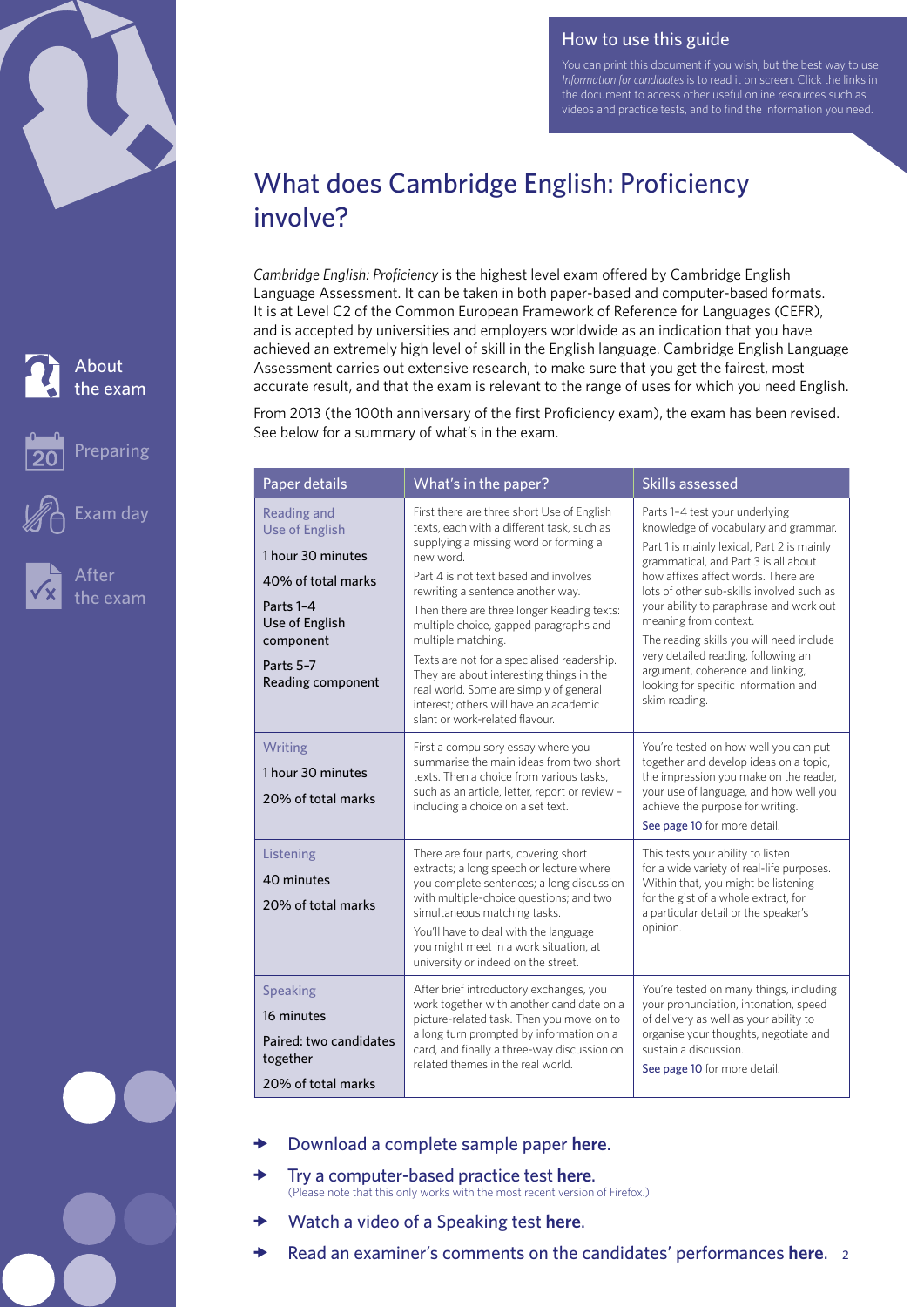



xam dav





# Before the exam – preparation

It is important to familiarise yourself with the tasks and what they demand of you, and to get accustomed to doing them. They are designed to enable you to show what you can do in English, but only if you understand them fully first! For example, in the Speaking test if you are not familiar with what is required in a short space of time, then you may not be able to demonstrate your true ability.

Although practising grammar and vocabulary, and doing practice tests, are certainly important, these are not short cuts, and they should be just part of your exam preparation. In preparing for the exam, you need to take a whole and long-term approach to your communicative language ability, analysing your own strengths and weaknesses across all language skills.

To help you feel really prepared for *Cambridge English: Proficiency*, there is a range of **[free exam preparation resources](http://www.cambridgeenglish.org/exams-and-qualifications/proficiency/how-to-prepare/)**, including:

- tips and FAQs for each exam paper
- sample papers and a computer-based practice test
- links to **[further books for study](http://www.cambridgeenglish.org/prepare-and-practise/books-for-study/)**.

To support learners as they prepare for their exams, Cambridge English Language Assessment and Cambridge University Press have developed **[a range of official preparation](http://www.cambridgeenglish.org/prepare-and-practise/official-cambridge-english-preparation-materials/proficiency/)  [materials](http://www.cambridgeenglish.org/prepare-and-practise/official-cambridge-english-preparation-materials/proficiency/)** including coursebooks and practice tests.

#### How much do you know about studying for Cambridge English: Proficiency?

#### Can you answer these questions?

- *1. Where can I find out exactly what I have to do in each part of the test?*
- *2. Why should I use an advanced monolingual dictionary to prepare for Cambridge English: Proficiency?*
- *3. What kinds of things should I be reading in addition to any coursebooks I might be using?*
- *4. How does doing a lot of reading help me with the Use of English component?*
- *5. The Reading component tests reading in different ways. How can I practise doing this?*
- *6. Where can I find texts with a good line of argument to follow and understand?*
- *7. How can I help myself with the Writing paper?*
- *8. How will my writing be assessed?*
- *9. What is the value of looking at model answers to Writing tasks in coursebooks?*
- *10. How can I expand the range of language I can use when I speak?*
- *11. What is the best way to develop my speaking skills?*
- *12. How will my speaking be assessed?*
- *13. What else can I listen to outside the classroom?*

#### [Find the answers on the next page](#page-3-0)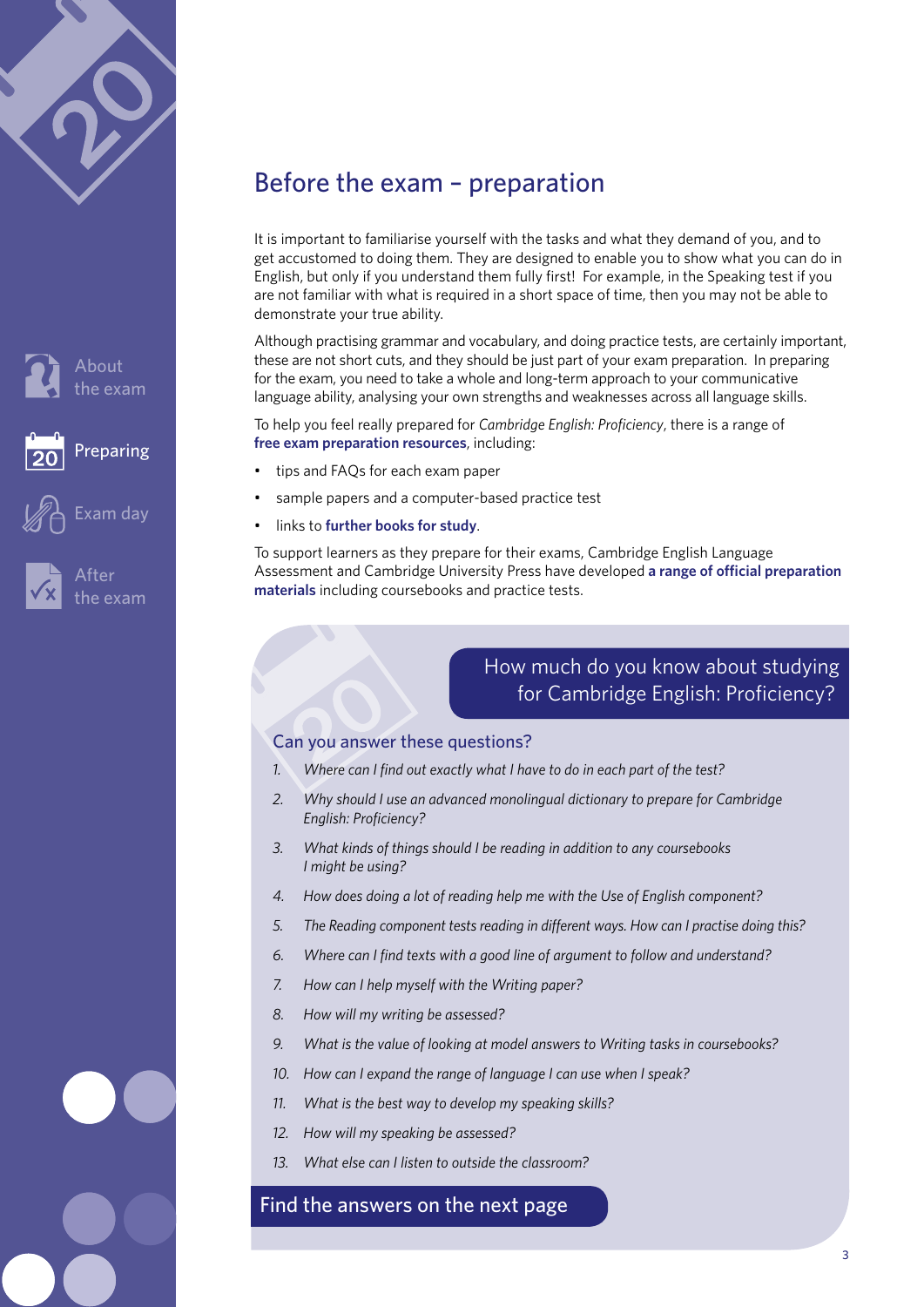<span id="page-3-0"></span>





# **ANSWERS** Studying for Cambridge English: Proficiency

*1. Where can I find out exactly what I have to do in each part of the test?*

**[You can download a sample paper here](http://www.cambridgeenglish.org/Images/21957-cpe-sample-papers.zip)**, and the **[Cambridge English Language Assessment](http://www.cambridgeenglish.org/exams-and-qualifications/proficiency/whats-in-the-exam/) website** has more information. If you are taking a computer-based exam, **[you can try a](http://www.cambridgeenglish.org/exams-and-qualifications/proficiency/how-to-prepare/)  [computer-based practice test here](http://www.cambridgeenglish.org/exams-and-qualifications/proficiency/how-to-prepare/)**. (Please note that this only works with the most recent version of Firefox.)

*2. Why should I use an advanced monolingual dictionary to prepare for Cambridge English: Proficiency?* 

This is especially valuable in preparing for the Use of English component of the Reading paper, but it can also be of considerable benefit for all papers. Look at a word which has many entries (e.g. sense) – the dictionary will list useful multiple meanings with common short phrase examples in current use (*a sense of relief, direction, proportion, justice, smell/ taste/touch* etc. *there is no sense in, talk some sense into somebody, in some senses* etc.). There will be a large number of these and they will greatly expand your repertoire of collocations and fixed phrases. You can also help yourself with word formation by looking at later entries for the word (*sensible, (in)sensitive, senseless, sensor, sensitise, sensory, sensuous, sensual*). You will also find dependent prepositions and phrasal verbs.

#### *3. What kinds of things should I be reading in addition to any coursebooks I might be using?*

The Reading and Use of English paper will contain a wide range of texts. Try to read as many types of text as possible, such as:

- fiction books such as modern novels and short stories
- non-fiction books, especially biographies
- newspapers and magazines, including articles, written interviews, biographies, reports, reviews.

All of these types of text can be found online.

#### *4. How does doing a lot of reading help me with the Use of English component?*

If you read widely and often it enables you to acquire knowledge of aspects of English such as collocations, idioms, phrasal verbs and linkers, and get a feel for the syntax of written English. These things are important in the Use of English tasks.

#### *5. The Reading component tests reading in different ways. How can I practise doing this?*

Sometimes you read in detail and try to understand everything within a paragraph.



Sometimes you can just skim read an article or part of it – set yourself time limits to force yourself to speed read. When you do this you are trying to understand the main points, not the details.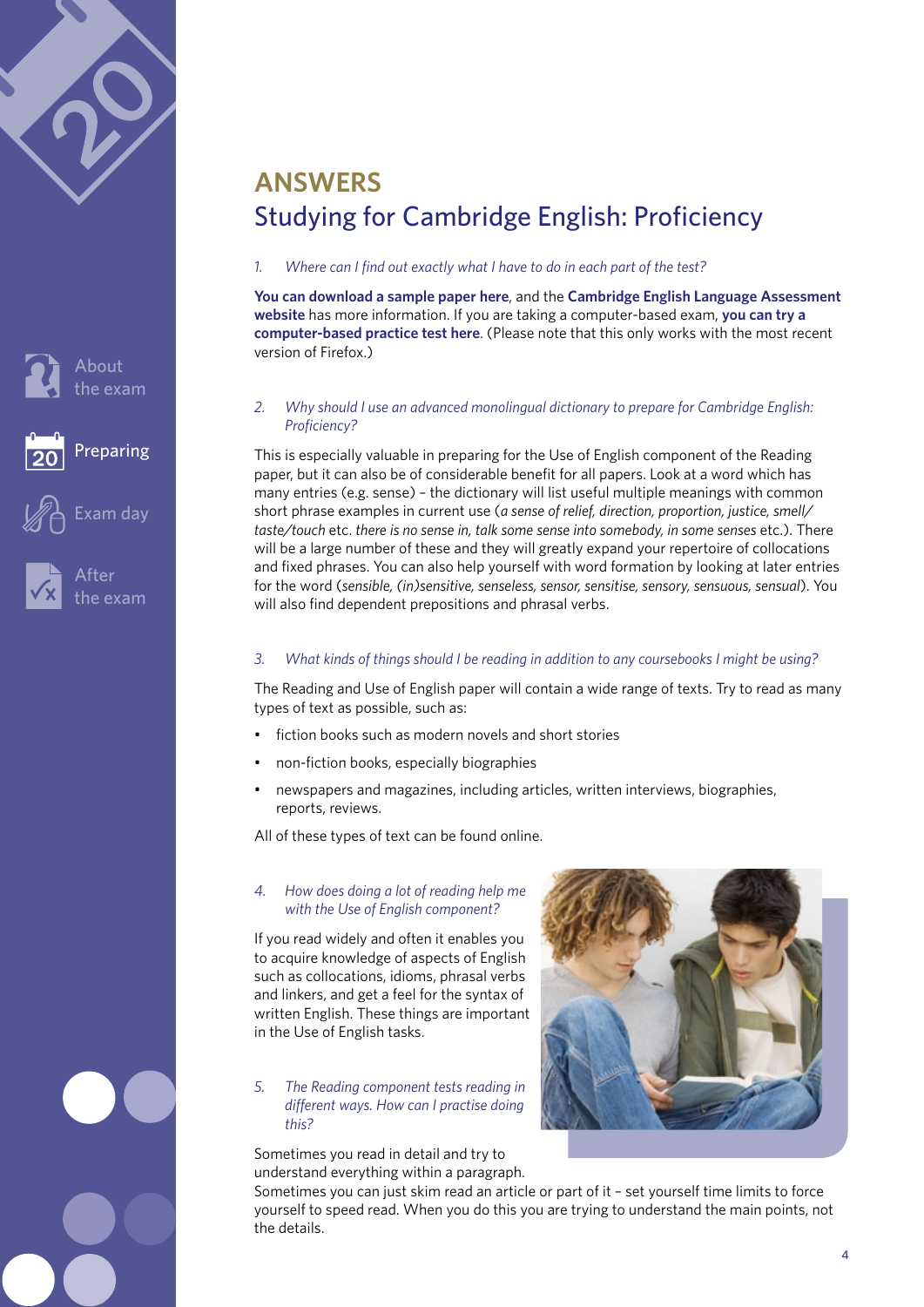





#### After he exam

#### *6. Where can I find texts with a good line of argument to follow and understand?*

A good place to start is the official **[Cambridge English practice test books](http://www.cambridgeenglish.org/prepare-and-practise/official-cambridge-english-preparation-materials/proficiency/)**, where Reading texts are already condensed and well written. Ignoring the questions, follow the argument as it develops, looking particularly at the opening sentences of each paragraph. Then look away and retell that argument in your own words.

#### *7. How can I help myself with the Writing Paper?*

Some useful tips for preparing for the writing paper are:

- Practise writing under exam time conditions so that it becomes habitual.
- Familiarise yourself with the assessment criteria content, communicative achievement, organisation and language. **[See page 10 for more about how Writing is assessed](#page-9-0)**.
- Read widely to familiarise yourself with the conventions and styles of different task types: articles, essays, reports, reviews etc. The internet is invaluable when you are searching in this way.
- Write 10 minute plans for a variety of questions in past papers, so that planning becomes automatic and quick.

#### *8. How will my writing be assessed?*

**[Click here](#page-9-0)** for information about how *Cambridge English: Proficiency* examiners assess writing.

#### *9. What is the value of looking at model answers to Writing tasks in coursebooks?*

You can see how answers should be structured, see how the writer is aware of the target reader, and get an idea of the variety of grammatical structures and range of vocabulary that is required.

#### *10. How can I expand the range of language I can use when I speak?*

Look back at the transcripts of texts you've heard for useful language. These can be found in 'with key' editions of coursebooks and exam practice tests. Record useful chunks of language that you think you can use again. Transcripts of spoken English are especially rich with colloquial expressions which can improve your own spoken performance.

#### *11. What is the best way to develop my speaking skills?*

The short answer is that you need to take every opportunity to speak English. Try to use English in a wide range of contexts – different topics, different people and different purposes for speaking.

#### *12. How will my speaking be assessed?*

**[Click here](http://www.cambridgeenglish.org/images/cpe-examiner-comments.pdf)** for information about how *Cambridge English: Proficiency* examiners assess speaking.

#### *13. What else can I listen to outside the classroom?*

Try to listen to as wide a variety of things as possible. Internet podcasts are very useful, as are English TV channels and radio stations. Listen to a range of programmes, including news broadcasts, interviews and documentaries.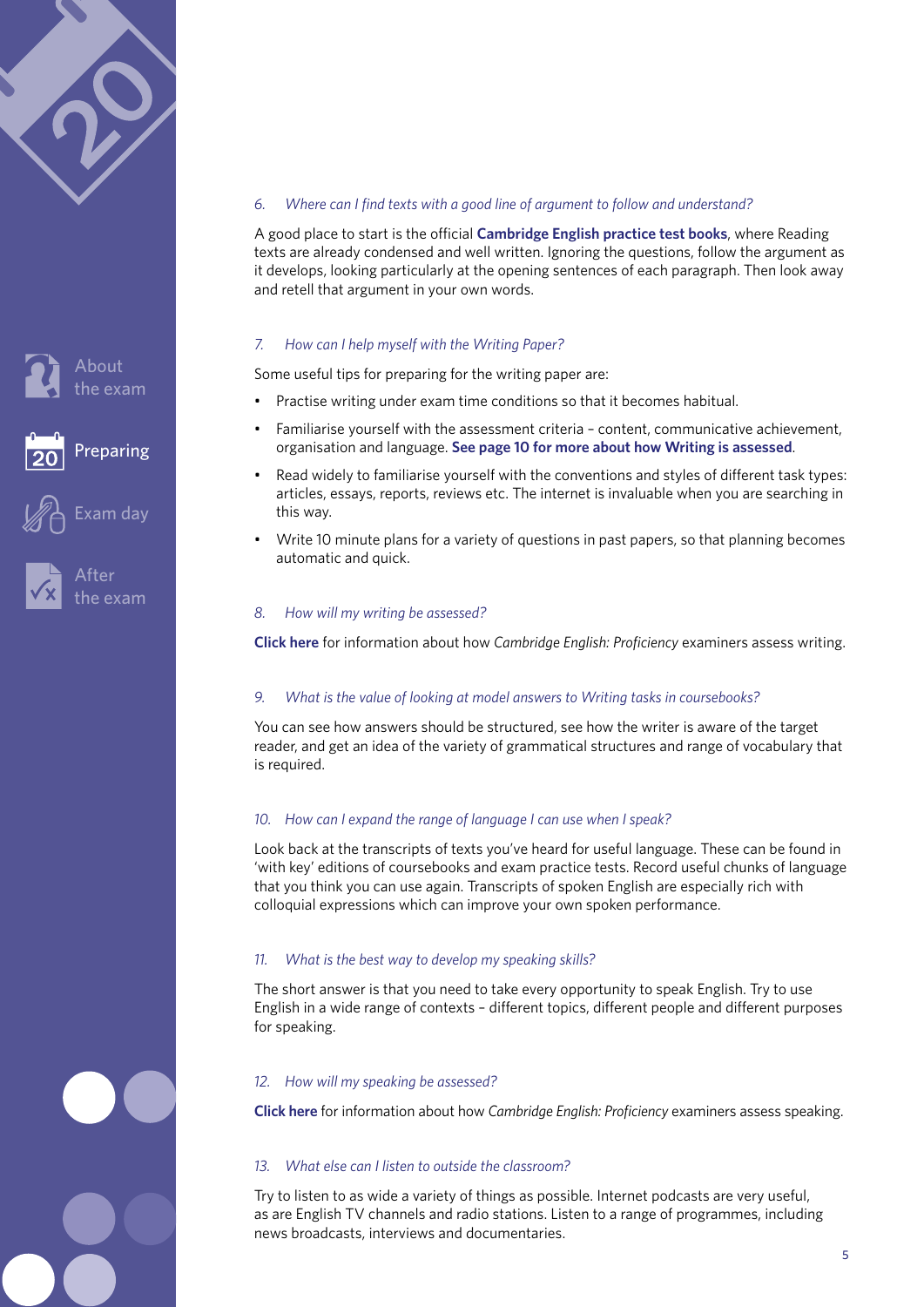

### How much do you know about practical things to do before the exam?

#### Can you answer these questions?

- *1. How can I find practice tests?*
- *2. How do I register for the exam?*
- *3. Can I delay taking a particular paper if I don't feel ready for it?*
- *4. What is the Notice to Candidates?*
- *5. What do I need to take with me on exam day?*
- *6. How do I register for results online?*

# [Find the answers on the next page](#page-3-0)





Preparing



 $\overline{20}$ 

After the exam

Exam day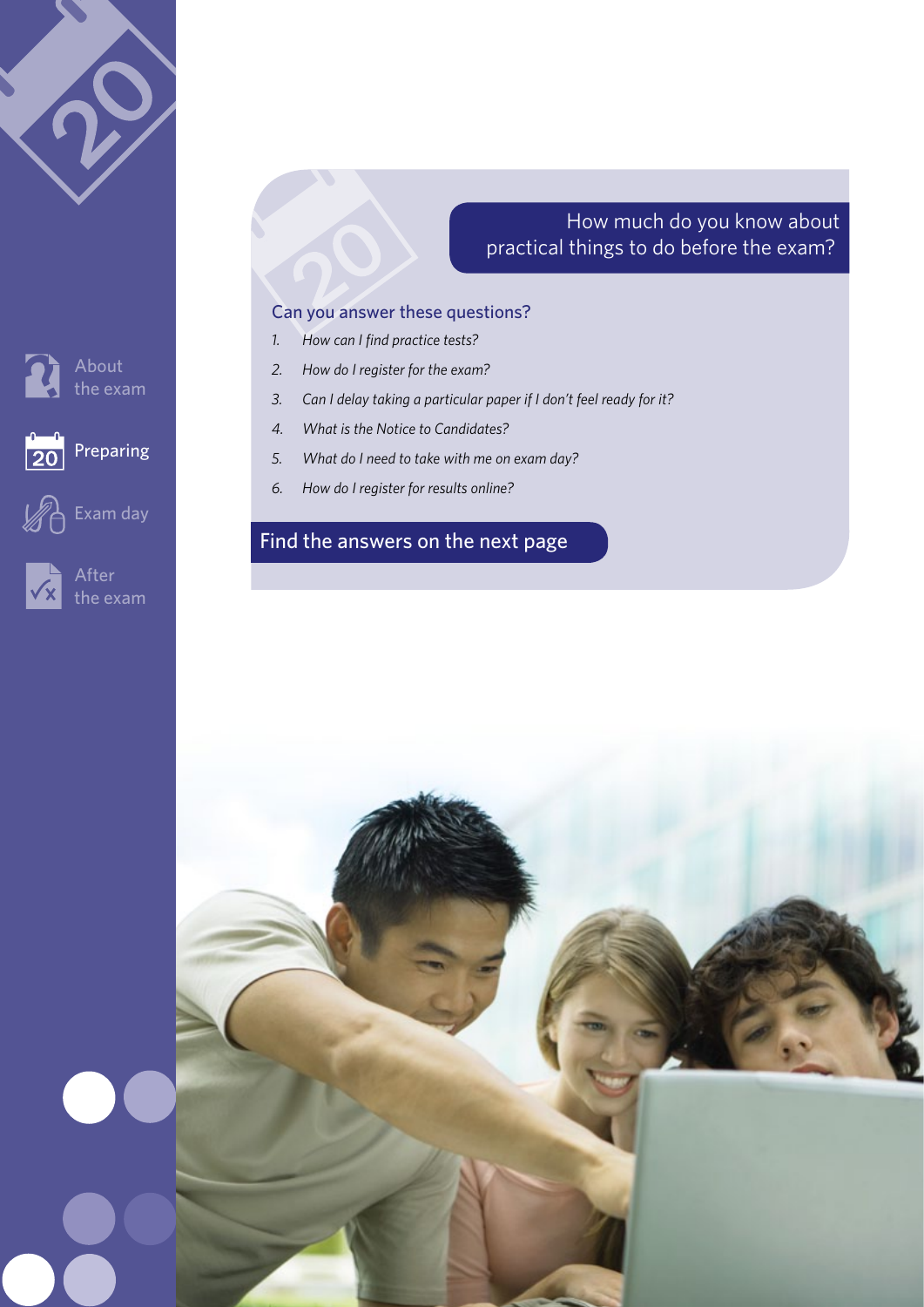



the exam

Preparing



Exam day



After he exam

# **ANSWERS** Practical things to do before the exam

#### *1. How can I find practice tests?*

**[The official book of practice tests is available online](http://www.cambridgeenglish.org/prepare-and-practise/official-cambridge-english-preparation-materials/proficiency/)** or from bookshops. There is also a free sample online test.

#### *2. How do I register for the exam?*

If you are already at a school that offers a course in your exam, they will do this for you. If you are registering independently, **click [here](http://www.cambridgeenglish.org/find-a-centre/find-an-exam-centre/)** and find a centre that offers your exam. Then you can register directly with them.

#### *3. Can I delay taking a particular paper if I don't feel ready for it?*

No, all papers must be taken in a single session.

#### *4. What is the Notice to Candidates?*

It's a list of things you can and can't do in the exam room. Your exam center will give you a copy, but you can also see a copy online **[here](http://www.cambridgeenglish.org/images/113247-bec-summary-regulations.pdf#page=2)**.

#### *5. What do I need to take with me on exam day?*

Just your passport for identification. A bottle of water is a good idea. You can take pens and pencils, but your centre will also provide these.

#### *6. How do I register for results online?*

When you register for the exam, you will receive a Confirmation of Entry. This will show the web address for our Results Online site, as well as your ID number and secret number, which you will need to use to register to receive your results online.



44

Taking a Cambridge English exam gives you a lot of confidence. It tests you on all aspects of the English language – it trains you in an all-round way.

Sruthi Vijayachandran, student, India

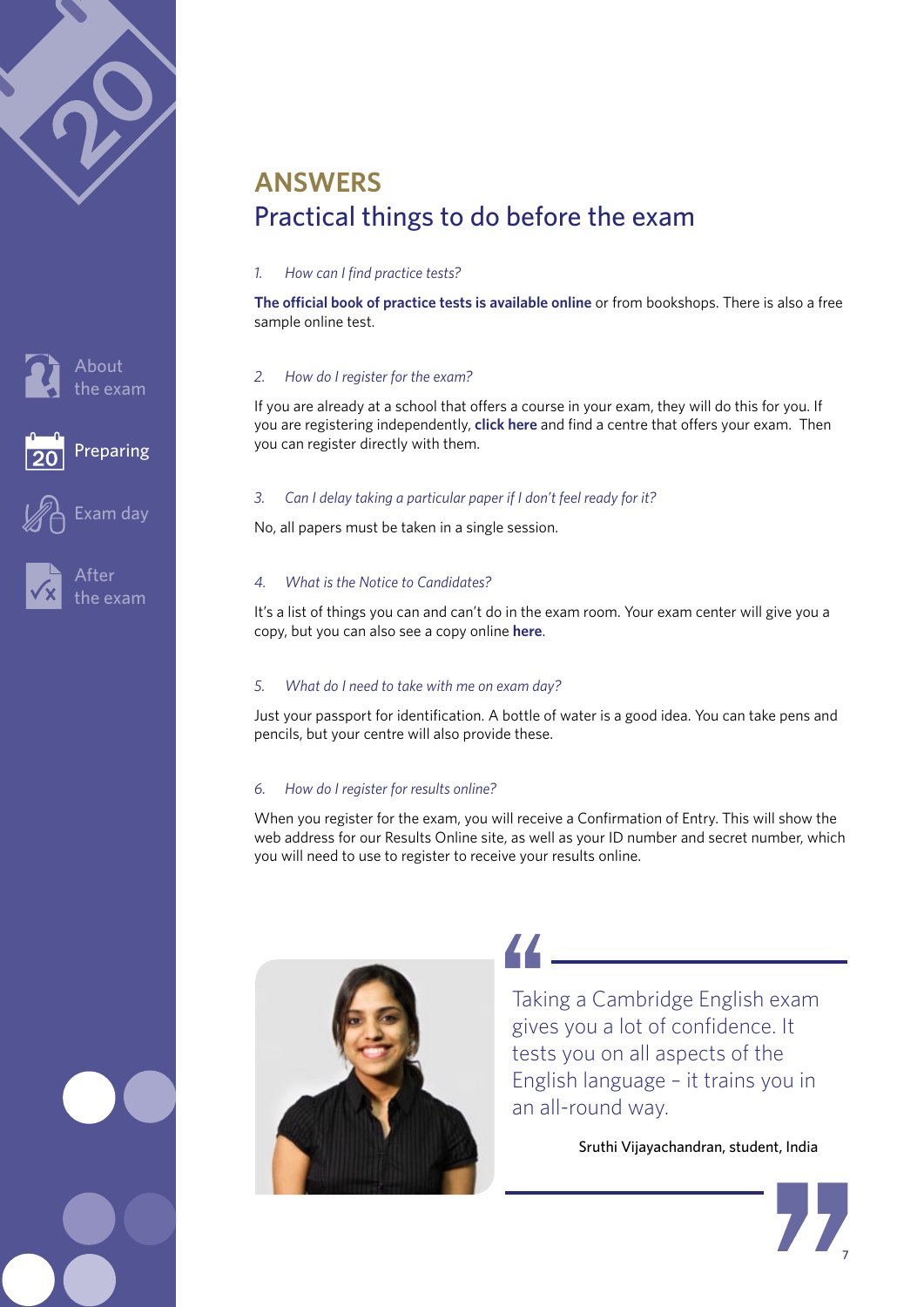





After the exam

# EXAM DAY TIPS **CAM DAY TIPS**

# Exam day

Exam day can be a nerve-racking experience no matter how well prepared you are through coursework. Therefore it's important to know what to expect on the day. Doing practice tests and getting used to filling in the answer sheet is a vital part of this. You can practise this on the **[online sample test](http://www.cambridgeenglish.org/exams-and-qualifications/proficiency/how-to-prepare/)**. You should expect a photograph to be taken of you at the centre. You may also be given a sheet of candidate data to fill in. (Don't worry about this – it's just to enable us to keep accurate records on ages and nationalities taking each exam.) If you are entering the exam independently you can contact your local centre with any practical queries you may have: **www.cambridgeenglish.org/centres**

Before you take your exam, be sure to visit the **[What to expect on exam day](http://www.cambridgeesol.org/exam-preparation/exam-day.html)** web page and read the **[Summary Regulations for Candidates](http://www.cambridgeenglish.org/images/113247-bec-summary-regulations.pdf)**.

- 3 Go into the exam with a clear head and a good night's sleep – you will need to be fresh as a lot of concentration is required.
- You can do the questions and tasks on the Reading/Use of English and Writing papers in any order you wish, to suit your particular strengths.
- With Writing make sure you don't run out of time. It is tempting to want to write in too much detail early on, but if you do this you may find that you have to rush at the end and miss things out. Allow yourself time to plan, write, check and edit your work. If you do change or correct anything you write, make sure your corrections are clear.
- With Use of English texts, make sure you read the text as far as possible before starting on the gaps.
- Treat each gap as part of the whole text, and keep in mind the meaning of the text at each stage.
- With Listening, don't panic if you miss something. If you've read the questions in advance, this will help you to know where you are in the recording.
- With Speaking, be sure to acknowledge the other candidate's comments and pick up on them. Communicating is all about listening and responding appropriately.







- x [Watch a video of a Speaking test](http://www.youtube.com/watch?v=Z-zh_rPNaqU) **here**.
- x [Read an examiner's comments on the candidates' performances](http://www.cambridgeenglish.org/images/cpe-examiner-comments.pdf) **here**.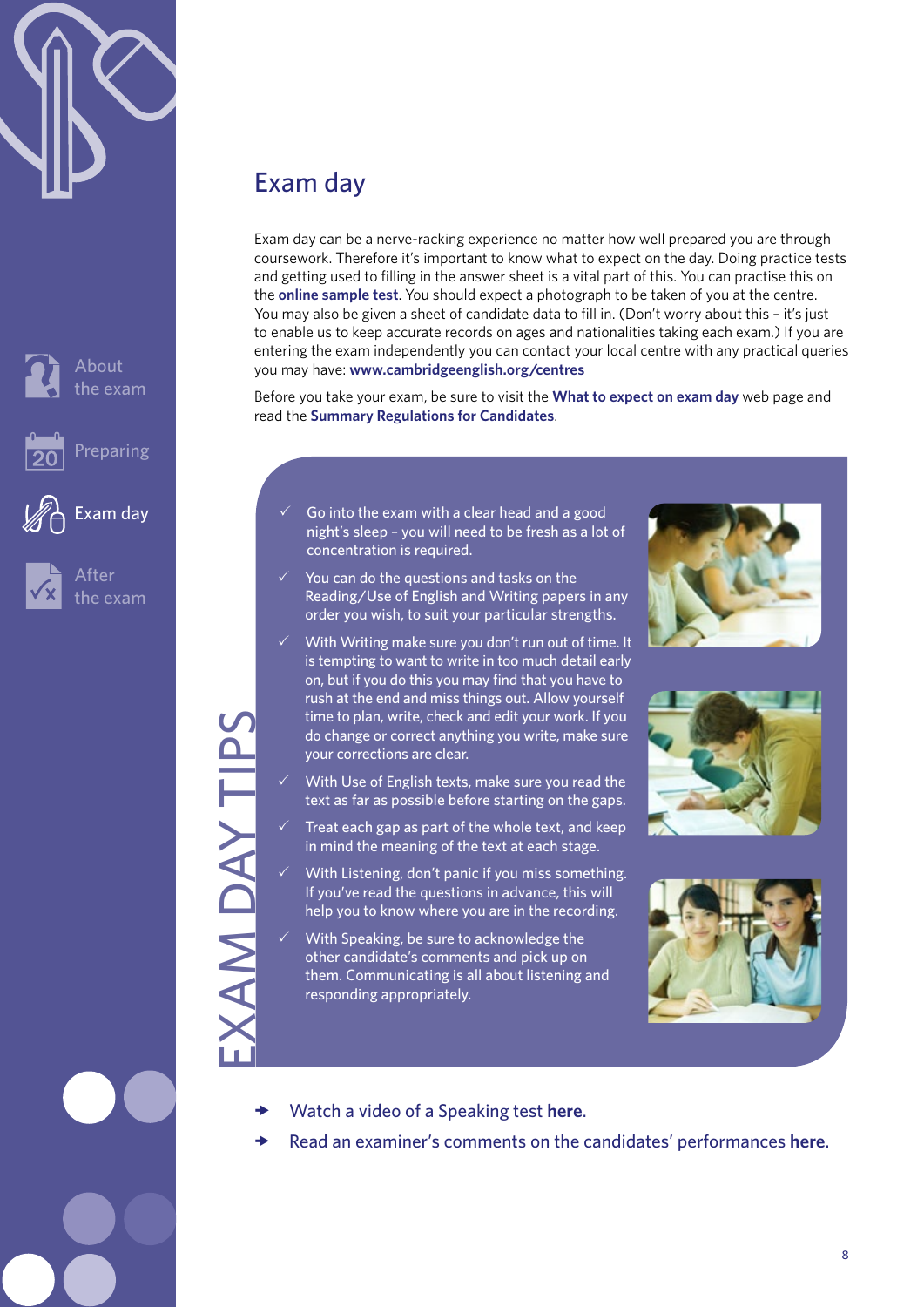|  | $\blacktriangleleft$ |  |
|--|----------------------|--|
|  |                      |  |
|  |                      |  |

Preparing

About the exam



After the exam

Exam day

# After the exam



- *1. What can I do with my Cambridge English: Proficiency qualification?*
- *2. How is Speaking assessed?*
- *3. How is Writing assessed?*
- *4. What information will be on my Statement of Results?*
- *5. How long do I have to wait for my results and my certificate?*
- *6. What exactly is the 'online Results Verification Service'?*
- *7. What will I get if I don't quite pass the exam?*
- *8. How can I continue my language learning after passing Cambridge English: Proficiency?*

How much do you know about results and the next steps?

## [Find the answers on the next page](#page-3-0)

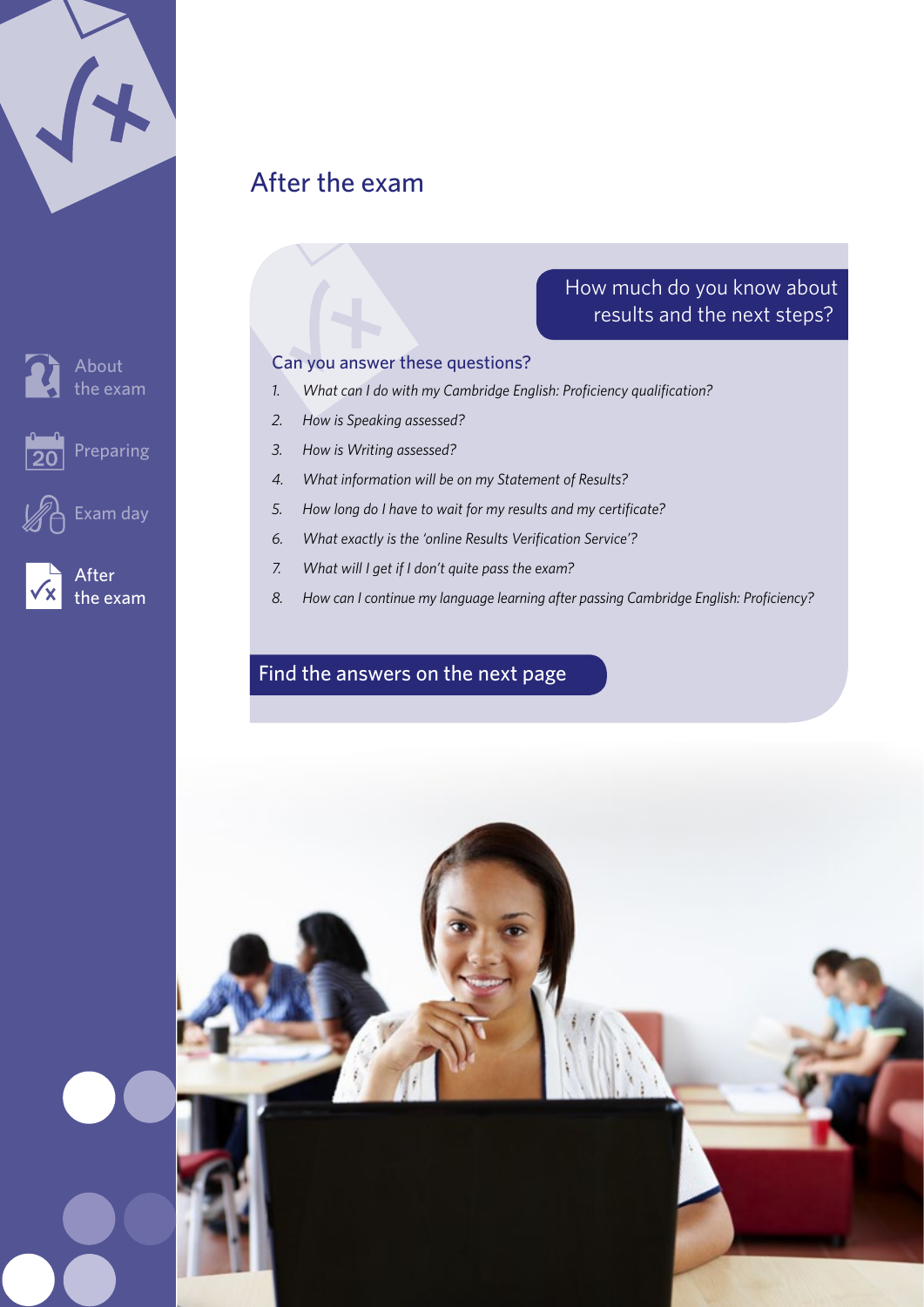<span id="page-9-0"></span>

|  | $\blacktriangleleft$ |  |
|--|----------------------|--|
|  |                      |  |
|  |                      |  |



Preparing

Exam day



After the exam

# **ANSWERS** Results and the next steps

#### *1. What can I do with my Cambridge English: Proficiency qualification?*

Cambridge English exams are officially accepted by thousands of universities, employers and governments globally. They can open doors to higher education, improve job prospects and, because the qualifications are so well known globally, increase mobility. **[Find out more about](http://www.cambridgeenglish.org/recognition/)  [who accepts Cambridge English exams here](http://www.cambridgeenglish.org/recognition/)**.

#### *2. How is Speaking assessed?*

In the Speaking exam, there are two examiners. The interlocutor, who speaks to you, awards a mark for global achievement. The assessor, who just listens, uses five assessment criteria: *Grammatical Resource, Lexical Resource, Discourse Management, Pronunciation and Interactive Communication*. For more details, **[see these examiner's comments.](http://www.cambridgeenglish.org/images/cpe-examiner-comments.pdf)**

#### *3. How is Writing assessed?*

Writing tasks are marked using four criteria: *Content, Communicative Achievement, Organisation* and *Language.* 

- Content focuses on how well you have fulfilled the task, in other words if you have done what you were asked to do.
- Communicative Achievement focuses on how appropriate the writing is for the task and whether you have used the appropriate register, for example formal or informal.
- Organisation focuses on the way you put together the piece of writing, in other words if it is logical and ordered.
- Language focuses on vocabulary and grammar. This includes the range of language as well as how accurate it is.

#### *4. What information will be on my Statement of Results?*

You will see your grade, the marks required to get each grade, and then your own 'candidate profile'. This shows some bands on a grid and indicates whether your performance in each paper was 'Exceptional', 'Good', 'Borderline' or 'Weak'. You do not pass or fail individual papers – you will receive an overall grade based on all four papers.

Please see our document entitled **[Understanding your Statement of Results](http://www.cambridgeenglish.org/images/21982-cpe-understanding-statement-of-results.pdf)**.